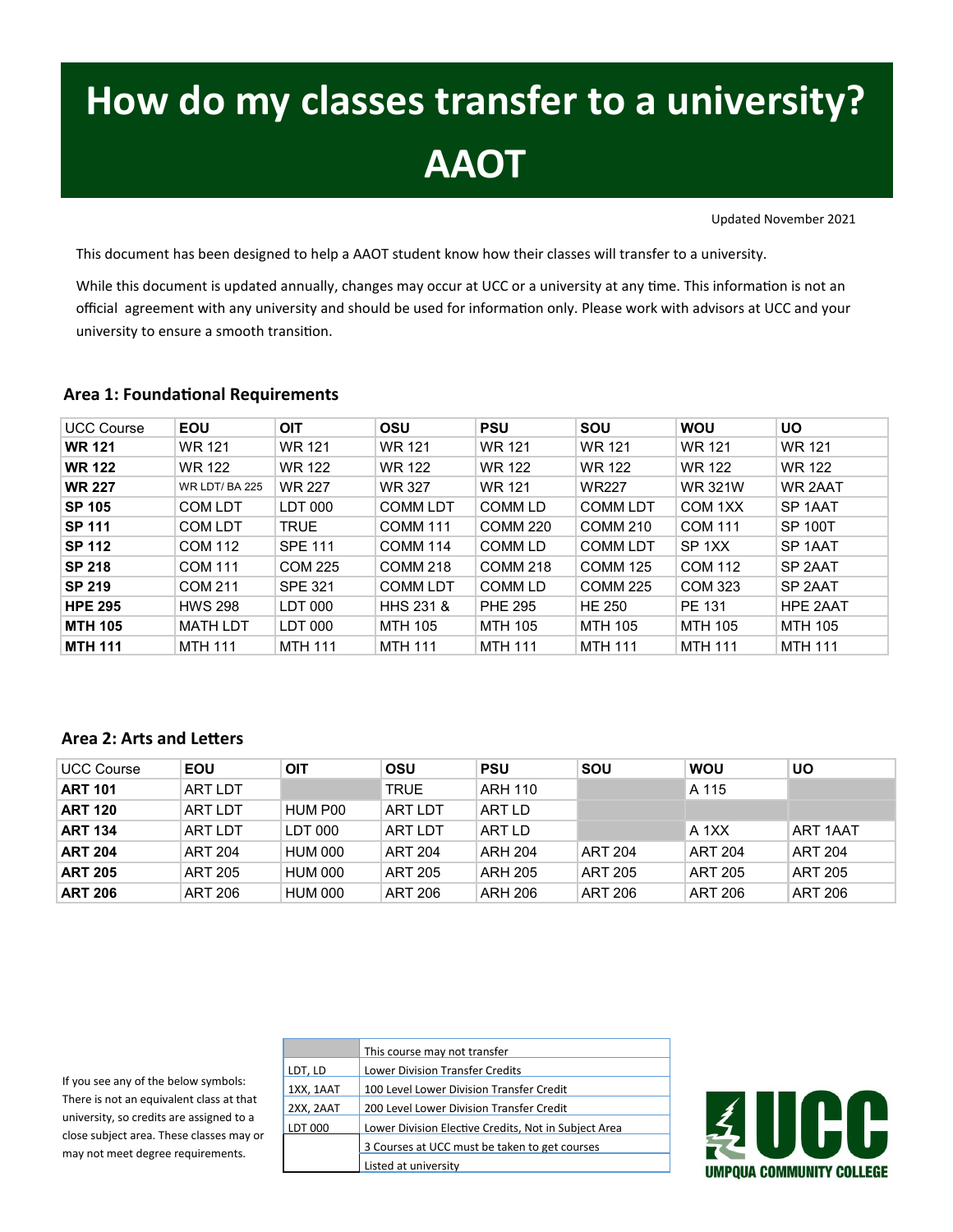#### **Area 2: Arts and Letters cont.**

| <b>UCC Course</b> | EOU             | <b>OIT</b>      | OSU             | <b>PSU</b>         | SOU             | <b>WOU</b>          | <b>UO</b>          |
|-------------------|-----------------|-----------------|-----------------|--------------------|-----------------|---------------------|--------------------|
| <b>ENG 104</b>    | <b>ENG 104</b>  | <b>ENG 104</b>  | <b>ENG 104</b>  | <b>ENG 104</b>     | <b>ENG LDT</b>  | ENG 1XX             | <b>ENG 104</b>     |
| <b>ENG 105</b>    | <b>ENG 105</b>  | <b>ENG 105</b>  | <b>ENG 105</b>  | <b>ENG 105</b>     | <b>ENG LDT</b>  | <b>LIT 102</b>      | <b>ENG 105</b>     |
| <b>ENG 106</b>    | <b>ENG LDT</b>  | <b>ENG 106</b>  | <b>ENG 106</b>  | <b>ENG 106</b>     | <b>ENG LDT</b>  | LIT 102             | <b>ENG 106</b>     |
| <b>ENG 107</b>    | <b>ENG 107</b>  | <b>HUM 000</b>  | <b>ENG 207</b>  | ENG LD             | <b>ENG 107</b>  | LIT 201             | <b>ENG 107</b>     |
| <b>ENG 108</b>    | <b>ENG 108</b>  | <b>HUM 000</b>  | <b>ENG 208</b>  | <b>ENG LD</b>      | <b>ENG 108</b>  | LIT 201             | <b>ENG 108</b>     |
| <b>ENG 109</b>    | <b>ENG 109</b>  | <b>HUM 000</b>  | ENG LDT         | ENG LD             | <b>ENG LDT</b>  | LIT 202             | <b>ENG 109</b>     |
| <b>ENG 201</b>    | <b>ENG 201</b>  | <b>HUM 000</b>  | <b>ENG 201</b>  | ENG LD             | <b>ENG LDT</b>  | ENG <sub>2XX</sub>  | <b>ENG 207</b>     |
| <b>ENG 202</b>    | <b>ENG LDT</b>  | <b>HUM 000</b>  | <b>ENG 202</b>  | ENG LD             | <b>ENG LDT</b>  | ENG <sub>2XX</sub>  | <b>ENG 200T</b>    |
| <b>ENG 204</b>    | <b>ENG LDT</b>  | <b>ENG 104</b>  | <b>ENG 204</b>  | <b>ENG 204</b>     | <b>ENG LDT</b>  | ENG 2XX             | <b>ENG 200T</b>    |
| <b>ENG 205</b>    | <b>ENG LDT</b>  | <b>HUM 000</b>  | <b>ENG 205</b>  | <b>ENG 205</b>     | <b>ENG LDT</b>  | LIT 205             | <b>ENG 200T</b>    |
| <b>ENG 206</b>    | <b>ENG LDT</b>  | <b>ENG 106</b>  | <b>ENG 206</b>  |                    | <b>ENG LDT</b>  | LIT 206             | <b>ENG 200T</b>    |
| <b>ENG 230</b>    | <b>ENG LDT</b>  | LDDT 000        | <b>ENG LDT</b>  | ENG LD             | <b>ENG LDT</b>  |                     | <b>ENG 200T</b>    |
| <b>ENG 250</b>    | <b>ENG LDT</b>  | <b>HUM 000</b>  | <b>ENG 215</b>  | ENG LD             | <b>ENG LDT</b>  | ENG <sub>2XX</sub>  | <b>FLR 250</b>     |
| <b>ENG 253</b>    | <b>ENG LDT</b>  | <b>ENG 253</b>  | <b>ENG 253</b>  | <b>ENG 253</b>     | <b>ENG LDT</b>  | ENG <sub>2XX</sub>  | <b>ENG 200T</b>    |
| <b>ENG 254</b>    | <b>ENG LDT</b>  | <b>ENG 254</b>  | <b>ENG LDT</b>  | <b>ENG 254</b>     | <b>ENG LDT</b>  | ENG <sub>2XX</sub>  | <b>ENG 200T</b>    |
| <b>ENG 255</b>    | <b>ENG LDT</b>  | <b>ENG 255</b>  | <b>ENG 254</b>  |                    | <b>ENG LDT</b>  | ENG <sub>2XX</sub>  | <b>ENG 200T</b>    |
| <b>ENG 260</b>    | <b>ENG LDT</b>  | <b>HUM 000</b>  | ENG LDT         | <b>ENG 260</b>     | <b>ENG LDT</b>  | ENG <sub>2XX</sub>  | <b>ENG 232T</b>    |
| <b>ENG 288</b>    | <b>ENG LDT</b>  | <b>HUM 000</b>  | <b>ENG LDT</b>  | ENG LD             | <b>ENG LDT</b>  | ENG <sub>2XX</sub>  | <b>ENG 200T</b>    |
| FA 256            | <b>ENG LDT</b>  | <b>HUM 000</b>  | <b>ENG LDT</b>  | <b>FILM LD</b>     | <b>FLM LDT</b>  | <b>TA 112</b>       | <b>ENG 200T</b>    |
| <b>SPAN 201</b>   | <b>SPAN 207</b> | <b>SPAN 201</b> | <b>SPAN 211</b> | <b>SPAN 201</b>    | <b>SPAN 201</b> | <b>SPAN 201</b>     | <b>SPAN 201</b>    |
| <b>SPAN 202</b>   | <b>SPAN 208</b> | <b>SPAN 202</b> | <b>SPAN 212</b> | <b>SPAN 202</b>    | <b>SPAN 202</b> | <b>SPAN 202</b>     | <b>SPAN 202</b>    |
| <b>SPAN 203</b>   | <b>SPAN 209</b> | <b>SPAN 203</b> | <b>SPAN 213</b> | <b>SPAN 203</b>    | <b>SPAN 203</b> | <b>SPAN 203</b>     | <b>SPAN 203</b>    |
| J 205             | COM LDT         | LDT 000         | NMC LDT         | <b>COMM LD</b>     | PR LDT          | J2XX                | J 2AAT             |
| J 215             | COM LDT         | LDT 000         | NMC LDT         | AL LD              | <b>JRN LDT</b>  | COM <sub>2</sub> XX | J 2AAT             |
| J 251             | WR 230          | LDT 000         | NMC LDT         | AL LD              | <b>COMM LDT</b> | COM <sub>2XX</sub>  | J 2AAT             |
| <b>MUS 105</b>    | <b>MUS LDT</b>  | <b>HUM 000</b>  | <b>MUS 102</b>  | <b>MUSLD</b>       | <b>MUS 204</b>  | <b>MUS 102</b>      | <b>MUS 181T</b>    |
| <b>MUS 161</b>    |                 | <b>HUM 000</b>  | <b>MUS LDT</b>  | <b>MUSLD</b>       |                 | <b>MUS 240</b>      | MUJ 1AAT           |
| <b>MUS 201</b>    | <b>MUS 201</b>  | <b>HUM 000</b>  | <b>MUS 121</b>  | <b>MUS 201</b>     | <b>MUS 201</b>  | <b>MUS 201</b>      | <b>MUS 200T</b>    |
| <b>MUS 202</b>    | <b>MUS LDT</b>  | <b>HUM 000</b>  | <b>MUS 122</b>  | <b>MUS 202</b>     | <b>MUS 202</b>  | <b>MUS 201</b>      | <b>MUS 200T</b>    |
| <b>MUS 203</b>    | <b>MUS LDT</b>  | <b>HUM 000</b>  | <b>MUS 123</b>  |                    |                 | <b>MUS 201</b>      | <b>MUS 200T</b>    |
| <b>MUS 204</b>    | <b>MUS 202</b>  | <b>HUM 000</b>  | <b>MUS 108</b>  | <b>MUSLD</b>       | <b>MUS LDT</b>  | <b>MUP 115</b>      | <b>MUS 233T</b>    |
| <b>MUS 205</b>    | <b>MUS 203</b>  | <b>HUM 000</b>  | <b>MUS LDT</b>  | <b>MUSLD</b>       | <b>MUS 203</b>  | <b>MUP 115</b>      | <b>MUJ 231T</b>    |
| <b>SP 105</b>     | <b>COM LDT</b>  | <b>SPE 105</b>  | <b>COMM LDT</b> | <b>COMM LD</b>     | <b>COMM LDT</b> | COM <sub>1XX</sub>  | SP <sub>1AAT</sub> |
| <b>SP 111</b>     | <b>COM LDT</b>  | <b>SPE 111</b>  | <b>COMM 111</b> | <b>COMM 220</b>    | <b>COMM 210</b> | <b>COM 111</b>      | <b>SP 100T</b>     |
| <b>SP 112</b>     | <b>COM 112</b>  | <b>SPE 111</b>  | <b>COMM 114</b> | COMM <sub>LD</sub> | <b>COMM LDT</b> | SP <sub>1XX</sub>   | SP <sub>1AAT</sub> |
| <b>SP 218</b>     | <b>COM 111</b>  | <b>COM 225</b>  | <b>COMM 218</b> | <b>COMM 218</b>    | <b>COMM 125</b> | <b>COM 112</b>      | SP <sub>2AAT</sub> |
| <b>SP 219</b>     | <b>COM 211</b>  | <b>SPE 321</b>  | <b>COMM LDT</b> | <b>COMM LD</b>     | <b>COMM 225</b> | <b>COM 323</b>      | SP <sub>2AAT</sub> |
| <b>SP 237</b>     | COM LDT         | <b>COM 325</b>  | <b>COMM LDT</b> | <b>COMM LD</b>     |                 | COM <sub>2XX</sub>  | <b>SP 252T</b>     |
| <b>TA 261</b>     |                 |                 | TA 243          | TA LD              | TA LDT          |                     | TA 2AAT            |
| <b>TA 271</b>     |                 | HUM P00         | <b>TA 147</b>   | <b>TA 101</b>      | TA LDT          |                     | <b>TA 271</b>      |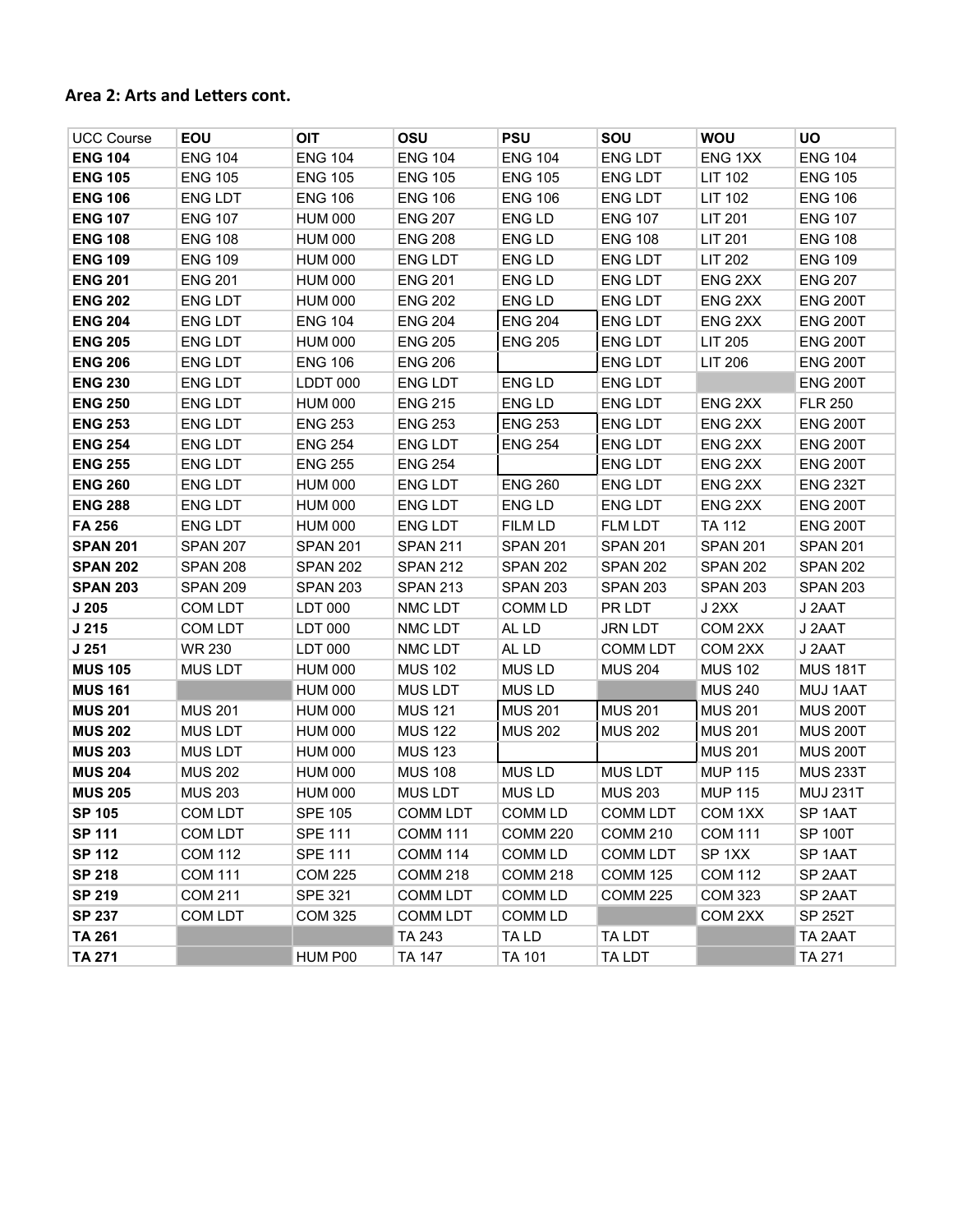### **Area 3: Science/Math/Computer Science**

# **Area 3 Courses WITH Labs:**

| <b>UCC Course</b> | EOU             | OIT             | OSU                | <b>PSU</b>     | SOU           | <b>WOU</b>         | UO               |
|-------------------|-----------------|-----------------|--------------------|----------------|---------------|--------------------|------------------|
| <b>ATS 201</b>    |                 |                 | <b>ATS 201</b>     | ESM LD         |               |                    |                  |
| <b>BI 101</b>     | <b>BI 101</b>   | <b>BI 101</b>   | <b>BI 101</b>      | <b>BILD</b>    | <b>BI 101</b> | <b>BI 101</b>      | <b>BI 120T</b>   |
| <b>BI 102</b>     | <b>BI 102</b>   | MASC L00        | <b>BI 102</b>      | <b>BILD</b>    | <b>BI 102</b> | <b>BI 102</b>      | <b>BI 120T</b>   |
| <b>BI 103</b>     | <b>BI 103</b>   | MASC L00        | <b>BI 103</b>      | BI LD          | <b>BI 103</b> | <b>BI 101</b>      | <b>BI 120T</b>   |
| <b>BI 211</b>     | BI 211          | <b>BI 211</b>   | BI LD <sub>2</sub> | BI 216, 213    | <b>BI212</b>  | <b>BI 211</b>      | <b>BI 213</b>    |
| <b>BI 212</b>     | <b>BI 212</b>   | <b>BI 212</b>   | BI LD <sub>2</sub> | BI 214, 211    | <b>BI211</b>  | BI 212             | BI 211           |
| <b>BI 213</b>     | <b>BI 213</b>   | <b>BI 213</b>   | BI LD <sub>2</sub> | BI 215, 212    | <b>BI213</b>  | <b>BI213</b>       | <b>BI212</b>     |
| <b>BI 231</b>     | <b>BI 231</b>   | <b>BI 231</b>   | BI 231, 241        | <b>BILD</b>    | <b>BI 231</b> | <b>BI 234</b>      | <b>BI 220T</b>   |
| <b>BI 232</b>     | <b>BI 232</b>   | <b>BI 232</b>   | BI 232, 242        | <b>BILD</b>    | <b>BI 232</b> | <b>BI 235</b>      | <b>BI 220T</b>   |
| <b>BI 233</b>     | <b>BI 233</b>   | <b>BI 233</b>   | BI 233, 243        | <b>BILD</b>    | <b>BI 233</b> | <b>BI 236</b>      | <b>BI 220T</b>   |
| <b>BI 234</b>     | <b>BI 234</b>   | <b>BIO 105</b>  | MB 230             | <b>BI 234</b>  | <b>BILDT</b>  | <b>BI 218</b>      | <b>BI 220T</b>   |
| <b>BOT 203</b>    | <b>BOT LDT</b>  | MASC L00        | <b>BOT LDT</b>     | BI LD          | BI LDT        | BI 2XX             | <b>BI 220T</b>   |
| <b>BOT 204</b>    | <b>BOT LDT</b>  | <b>MASC 000</b> | <b>BOT LDT</b>     |                | <b>BILDT</b>  |                    | <b>BI 220T</b>   |
| <b>CH 104</b>     | <b>CHEM 101</b> | CHE 101,104     | CH LDT             | CH 104         | CH LDT        | CH 104             | <b>CH 120T</b>   |
| <b>CH 105</b>     | <b>CHEM 102</b> | <b>CHE 102</b>  | CH LDT             | CH 105         | CH LDT        | CH 105             | <b>CH 120T</b>   |
| <b>CH 106</b>     | <b>CHEM 103</b> | CHE 103, 106    | CH LDT             | CH 106         | CH LDT        | CH 106             | <b>CH 120T</b>   |
| <b>CH 112</b>     | <b>CHEM LDT</b> | MASC L00        |                    | CH LD          | CH LDT        | CH <sub>1</sub> XX | <b>CH 120T</b>   |
| <b>CH 221</b>     | <b>CHEM 204</b> | CH 221          | CH 231, 261        | CH 221         | CH 221        | CH 221             | CH 221           |
| <b>CH 222</b>     | <b>CHEM 205</b> | CH 222          | CH 232, 262        | CH 222         | CH 222        | CH 222             | CH 222           |
| <b>CH 223</b>     | CHEM 206        | CH 223          | CH 233, 263        | CH 223         | CH 223        | CH 223             | CH 223           |
| <b>CH 241</b>     | <b>CHEM LDT</b> | MASC L00        | CH 331             | CH 331, 327    | CH LDT        | CH <sub>2</sub> XX | <b>CH 220T</b>   |
| <b>CH 242</b>     | CHEM LDT        | MASC L00        | CH 227             | CH 332, 328    | CH LDT        | CH <sub>2</sub> XX | <b>CH 220T</b>   |
| <b>CH 243</b>     | CHEM LDT        | MASC L00        | CH 332             |                | CH LDT        | CH <sub>2</sub> XX | <b>CH 220T</b>   |
| <b>FOR 234</b>    | <b>GEOL LDT</b> |                 | FE 257             | <b>GEOG LD</b> | TRAN VOC      |                    |                  |
| <b>FOR 235</b>    |                 |                 |                    |                |               |                    |                  |
| <b>FOR 240</b>    | <b>BIOL LDT</b> |                 | <b>FES 240</b>     | <b>SCILD</b>   | ES LDT        |                    |                  |
| <b>FOR 241</b>    |                 |                 | <b>FES 241</b>     | <b>SCILD</b>   |               |                    |                  |
| G 180             | <b>GEOL LDT</b> | LDT 000         | <b>GEO LDT</b>     | G LD           | ES LDT        | G <sub>1XX</sub>   | GEOL 120T        |
| G 201             | <b>GEOL LDT</b> | MASC L00        | G 201              | G 201          | G 101         | G 201              | G 201            |
| G 202             | <b>GEOL LDT</b> | MASC L00        | G 202              | G 202          | G 102         | G 202              | G 202            |
| G 203             | <b>GEOL LDT</b> | MASC L00        | G 203              | G 203          | G 103         | G 203              | G 203            |
| G 221             | <b>GEOL LDT</b> |                 | G 221              | G LD           | ES LDT        | ES <sub>2</sub> XX | <b>ENVS 120T</b> |
| <b>GIS 203</b>    | <b>GEOL LDT</b> | LDT 000         | <b>GEOG 201</b>    | <b>GEOG LD</b> |               |                    | GEOL 220T        |
| <b>GIS 234</b>    |                 | LDT 000         | <b>GEOG 360</b>    | <b>GEOG LD</b> |               |                    | <b>GEOG 2AAT</b> |
| <b>GIS 235</b>    | <b>GEOL LDT</b> | LDT 000         | GEOG 361           | GEOG LD        |               |                    |                  |
| <b>GS 104</b>     | PHYS LDT        | MASC L00        | PH 106             | PH LD          | <b>SCLDT</b>  | GS 106             | <b>GS 120T</b>   |
| <b>GS 105</b>     | CHEM LDT        | MASC L00        | <b>GEO LDT</b>     | CH LD          | <b>SCLDT</b>  | GS 105             | <b>GS 120T</b>   |
| <b>GS 106</b>     | <b>GEOL LDT</b> | MASC L00        | <b>GEO LDT</b>     | G LD           | <b>ES 112</b> | GS 104             | <b>GS 120T</b>   |
| <b>GS 107</b>     | <b>SCI 224</b>  | MASC L00        | PH 104             | PH LD          | PH LDT        | GS 1XX             | <b>GS 120T</b>   |
| <b>GS 112</b>     | <b>SCILDT</b>   | MASC L00        | <b>GS LDT</b>      | <b>SCILD</b>   | <b>SCLDT</b>  | XFER 1XX           | <b>GS 120T</b>   |
| <b>NR 221</b>     | NAT LDT         |                 | <b>GEO LDT</b>     | <b>SCILD</b>   |               |                    |                  |
| <b>NR 255</b>     | ANS LDT         |                 | FW 255             | <b>GEN LD</b>  |               |                    |                  |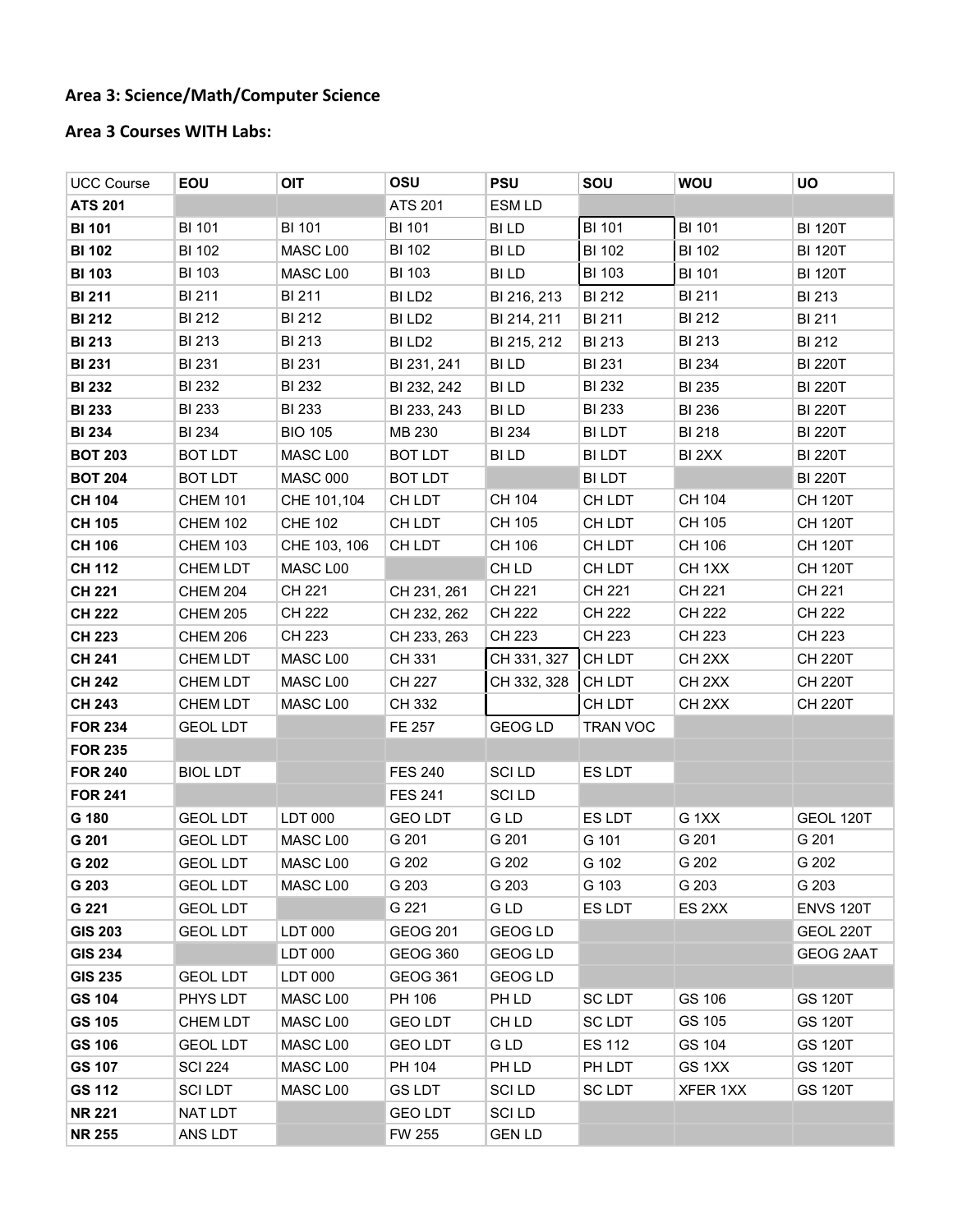### **Area 3: Science/Math/Computer Science cont.**

# **Area 3 Courses WITH Labs:**

| <b>UCC Course</b> | <b>EOU</b>      | OIT             | <b>OSU</b>      | <b>PSU</b>    | SOU          | <b>WOU</b> | <b>UO</b> |
|-------------------|-----------------|-----------------|-----------------|---------------|--------------|------------|-----------|
| <b>PE 135</b>     |                 | LDT 000         | KIN LST         |               | PE LDT       | PE 1XX     | PEP 1AAT  |
| <b>PH 201</b>     |                 | MASC L00        | PH 201          | PH 201        | PH 201       | PH 201     | PH 201    |
| <b>PH 202</b>     |                 | MASC L00        | PH 202          | PH 203        | PH 202       | PH 202     | PH 202    |
| <b>PH 203</b>     |                 | MASC L00        | PH 203          | PH 202        | PH 203       | PH 203     | PH 203    |
| <b>PH 211</b>     | <b>PHYS 201</b> | <b>PHYS 221</b> | PH 211          | PH 211        | PH 221       | PH 211     | PH 251    |
| <b>PH 212</b>     | <b>PHYS 202</b> | <b>PHYS 222</b> | PH 212          | PH 213        | PH 222       | PH 212     | PH 252    |
| <b>PH 213</b>     | <b>PHYS 203</b> | <b>PHYS 223</b> | PH 213          | PH 212        | PH 223       | PH 213     | PH 253    |
| <b>SOIL 205</b>   | SOIL LDT        | <b>MASC 000</b> | <b>SOIL 205</b> | <b>GEN LD</b> | <b>SCLDT</b> |            | AGRI 2AAT |
| <b>SOIL 206</b>   |                 | MASC L00        | <b>SOIL 206</b> | <b>GEN LD</b> | <b>SCLDT</b> |            | AGRI 2AAT |

## **Area 3 Courses WITHOUT Labs:**

| <b>UCC Course</b> | <b>EOU</b>      | <b>OIT</b>      | <b>OSU</b>      | <b>PSU</b>       | SOU             | <b>WOU</b> | <b>UO</b>        |
|-------------------|-----------------|-----------------|-----------------|------------------|-----------------|------------|------------------|
| <b>BI 222</b>     | <b>BIOL 235</b> | <b>MASC 000</b> | <b>BILDT</b>    | BI LD            | BI LDT          | BI 2XX     | <b>BI 220T</b>   |
| <b>CS 160</b>     | CS 121          | LDT 000         | CS LDT          | CS LD            |                 | CS 101     | <b>CIS 120T</b>  |
| <b>CS 161</b>     | CS 161          | LDT 000         | CS 161          | CS 161           | CS 256          | CS 161     | <b>CIS 121T</b>  |
| <b>CS 162</b>     | CS 162          | LDT 000         | CS 162          | CS 162           | CS 257          | CS 162     | <b>CIS 121T</b>  |
| <b>CS 260</b>     | CS 260          | LDT 000         | CS LDT          | CS LD            |                 | CS 260     | <b>CIS 221T</b>  |
| <b>CS 271</b>     |                 |                 |                 | CS LD            |                 |            |                  |
| <b>ENGR 111</b>   | <b>ENGR LDT</b> | <b>MET 111</b>  | <b>ENGR 111</b> | EAS LD           | ENGR LDT        | XFER 1XX   | <b>ENGR 1AAT</b> |
| <b>ENGR 112A</b>  | <b>ENGR LDT</b> | <b>MET 112</b>  | <b>ENGR LDT</b> | EAS LD           |                 | XFER 1XX   | <b>ENGR 1AAT</b> |
| <b>ENGR 201</b>   |                 | EE 221          | <b>ENGR 201</b> | <b>ECE 221</b>   | <b>ENGR 201</b> | XFER 2XX   | <b>ENGR 2AAT</b> |
| <b>ENGR 202</b>   |                 | EE 223          | <b>ENGR 202</b> | <b>ECE 222</b>   | <b>ENGR LDT</b> |            | <b>ENGR 2AAT</b> |
| <b>ENGR 203</b>   |                 | EE 225          | <b>ENGR LDT</b> | <b>ECE 223</b>   |                 |            |                  |
| <b>ENGR 211</b>   | <b>ENGR LDT</b> | <b>ENGR 211</b> | <b>ENGR 211</b> | <b>EAS 211</b>   | <b>ENGR 211</b> | XFER 2XX   | <b>ENGR 2AAT</b> |
| <b>ENGR 212</b>   |                 | <b>ENGR 212</b> | <b>ENGR 212</b> | <b>EAS 215</b>   | <b>ENGR 212</b> | XFER 2XX   | <b>ENGR 2AAT</b> |
| <b>ENGR 213</b>   | <b>ENGR LDT</b> | <b>ENGR 213</b> | <b>ENGR 213</b> | <b>EAS 212</b>   | <b>ENGR LDT</b> | XFER 2XX   | <b>ENGR 2AAT</b> |
| <b>FOR 111</b>    | FOR LDT         |                 | <b>FOR 111</b>  | <b>SCILD</b>     |                 |            |                  |
| <b>FOR 261</b>    |                 |                 | <b>TRAL 251</b> | <b>VOCCREDIT</b> | <b>MISC LDT</b> |            |                  |
| <b>FN 225</b>     | HWS LDT         | <b>BIO 205</b>  | <b>NUTR 225</b> | CH 250           | HE LDT          | HE 2XX     | FN 2AAT          |
| G 140             | <b>GEOL LDT</b> | <b>MASC 000</b> | <b>GEO LDT</b>  | G LD             | <b>ES LDT</b>   | ES 1XX     | <b>GEOL 1AAT</b> |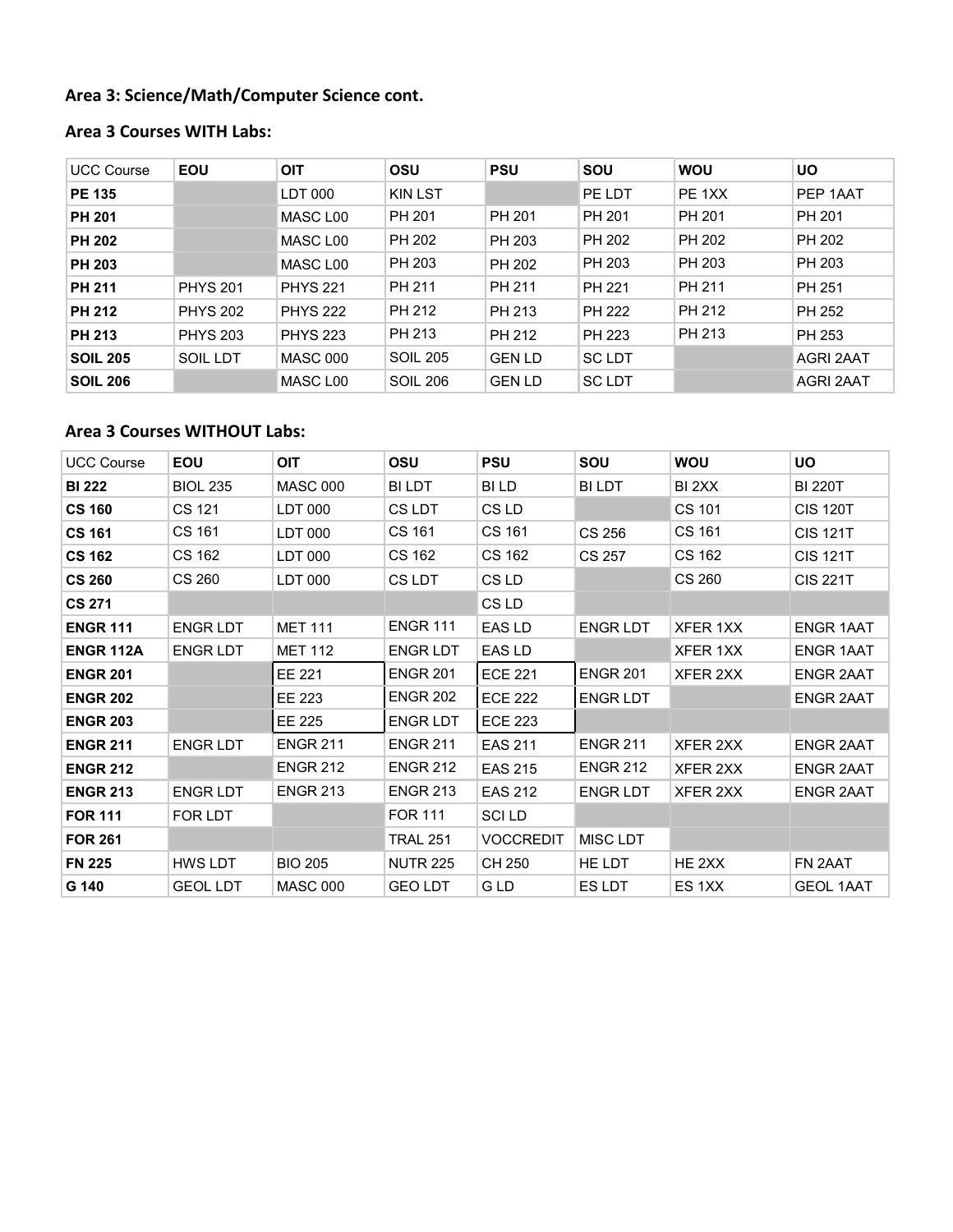### **Area 3: Science/Math/Computer Science cont.**

### **Area 3 Courses WITHOUT Labs:**

| <b>UCC Course</b> | <b>EOU</b>         | <b>OIT</b>      | <b>OSU</b>      | <b>PSU</b>      | SOU            | <b>WOU</b>     | <b>UO</b>        |
|-------------------|--------------------|-----------------|-----------------|-----------------|----------------|----------------|------------------|
| <b>MTH 105</b>    | <b>MATH LDT</b>    | <b>MTH 105</b>  | <b>MTH 105</b>  | <b>MTH 105</b>  | MTH 105        | MTH 105        | <b>MTH 105</b>   |
| <b>MTH 111</b>    | <b>MTH 111</b>     | <b>MTH 111</b>  | <b>MTH 111</b>  | <b>MTH 111</b>  | <b>MTH 111</b> | <b>MTH 111</b> | <b>MTH 111</b>   |
| <b>MTH 112</b>    | <b>MTH 112</b>     | <b>MTH 112</b>  | <b>MTH 112</b>  | <b>MTH 112</b>  | <b>MTH 112</b> | <b>MTH 112</b> | <b>MTH 112</b>   |
| <b>MTH 211</b>    | <b>MTH 211</b>     | <b>MTH 211</b>  | <b>MTH 211</b>  | <b>MTH 211</b>  | <b>MTH 211</b> | <b>MTH 211</b> | MATH2MQT         |
| <b>MTH 212</b>    | <b>MTH 212</b>     | <b>MTH 212</b>  | <b>MTH 212</b>  | <b>MTH 212</b>  | MTH 212        | MTH 212        | MATH 2MQT        |
| <b>MTH 213</b>    | <b>MTH 213</b>     | <b>MTH 213</b>  | <b>MTH 390</b>  | <b>MTH 213</b>  | <b>MTH 213</b> | <b>MTH 213</b> | MATH 2MQT        |
| <b>MTH 231</b>    | <b>MATH LDT</b>    | <b>MASC 000</b> | <b>MTH LDT</b>  | MTH LD          | <b>MTH LDT</b> | MTH 213        | <b>MTH 213</b>   |
| <b>MTH 241</b>    | <b>MTH 241</b>     | <b>MASC 000</b> | <b>MTH LDT</b>  | MTH LD          | <b>MTH LDT</b> | <b>MTH 241</b> | <b>MTH 241</b>   |
| <b>MTH 242</b>    | <b>MATH LDT</b>    | <b>MASC 000</b> | <b>MTH 241</b>  | MTH LD          | MTH LDT        | MTH 2XX        | <b>MTH 242</b>   |
| <b>MTH 243</b>    | <b>STAT 243 OR</b> | <b>MTH 243</b>  | ST 201          | <b>STAT 243</b> | <b>MTH 243</b> | MTH 243        | MTH 243          |
| <b>MTH 251</b>    | <b>MTH 251</b>     | <b>MTH 251</b>  | <b>MTH 251</b>  | <b>MTH 251</b>  | <b>MTH 251</b> | <b>MTH 251</b> | <b>MTH 251</b>   |
| <b>MTH 252</b>    | <b>MTH 252</b>     | <b>MTH 252</b>  | <b>MTH 252</b>  | <b>MTH 252</b>  | MTH 252        | MTH 252        | <b>MTH 252</b>   |
| <b>MTH 253</b>    | MTH 253            | MTH 253         | <b>MTH 253</b>  | <b>MTH 253</b>  | MTH 253        | MTH 253        | <b>MTH 253</b>   |
| <b>MTH 254</b>    | <b>MATH LDT</b>    | <b>MTH 254</b>  | <b>MTH 254</b>  | <b>MTH 254</b>  | <b>MTH 281</b> | <b>MTH 254</b> | <b>MATH 281</b>  |
| <b>MTH 256</b>    |                    | <b>MATH 321</b> | MTH 256         | MTH 256         | <b>MTH 321</b> | <b>MTH 314</b> | <b>MTH 256</b>   |
| <b>MTH 265</b>    | <b>STAT 243</b>    | <b>MATH 243</b> | ST 314          | <b>STAT LD</b>  |                |                |                  |
| <b>NR 201</b>     | CROP LDT           | LDT 000         | NR 201          | <b>GEN LD</b>   | ES LDT         |                |                  |
| <b>NR 243</b>     |                    |                 | <b>FES LDT</b>  | <b>GEOG LD</b>  |                |                |                  |
| <b>NR 251</b>     | ANS LDT            |                 | FW 251          | <b>GEN LD</b>   |                |                |                  |
| <b>NR 295</b>     | NAT LDT            |                 | <b>FES LDT</b>  | PS LD           |                |                | <b>ENVS 2AAT</b> |
| <b>SOIL 205</b>   | SOIL LDT           | <b>MASC 000</b> | <b>SOIL 205</b> | <b>GEN LD</b>   | <b>SC LDT</b>  |                | AGRI 2AAT        |